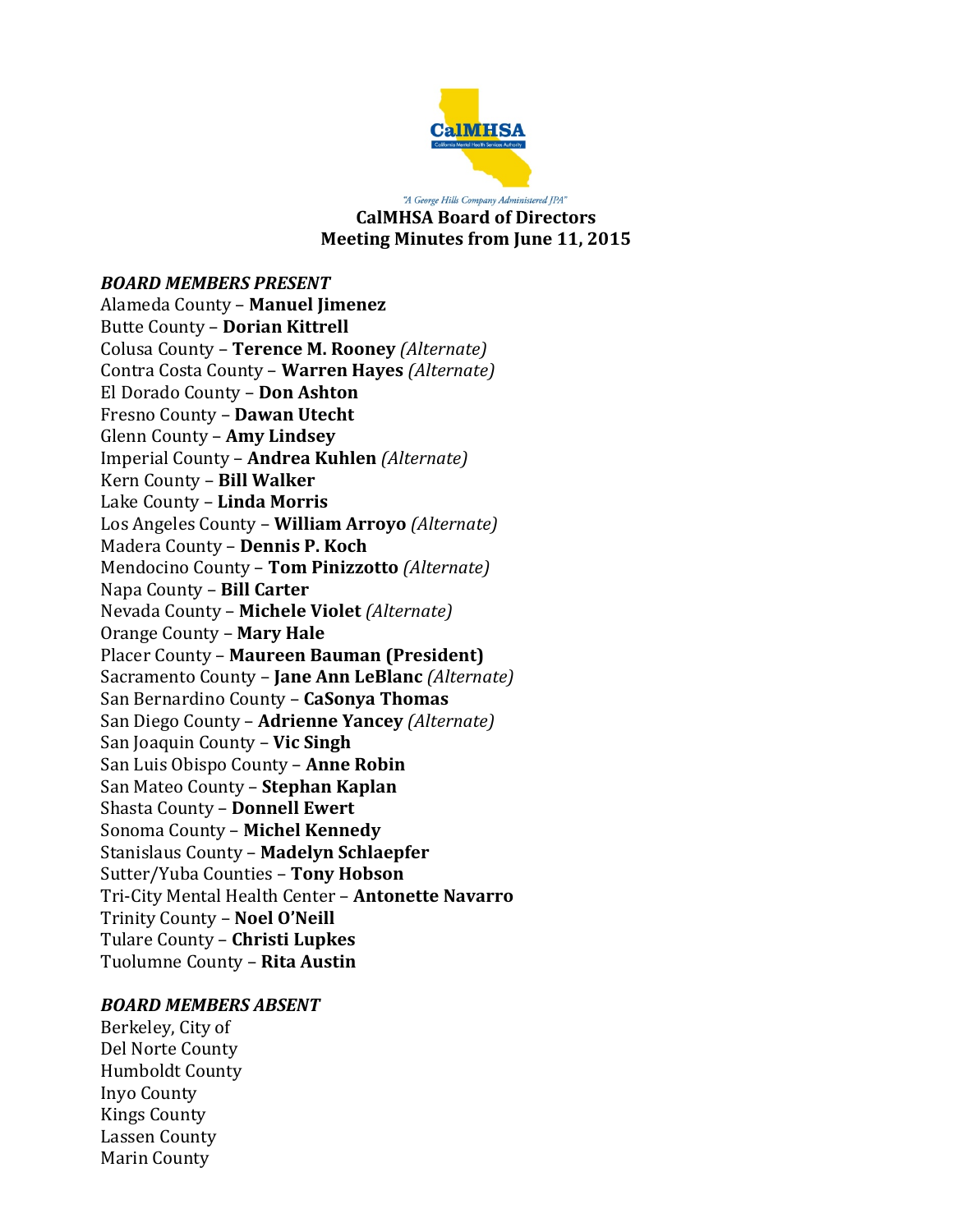Mariposa County Modoc County Mono County Monterey County Plumas County Riverside County San Benito County San Francisco City/County Santa Barbara County Santa Clara County Santa Cruz County Siskiyou County Solano County Tulare County Ventura County Yolo County

# *MEMBERS OF THE PUBLIC*

Anara Guard, Know The Signs Anne Lagorio, Trinity County Betsy Sheldon, Chancellors Office California Community Colleges Colleen Ammerman, Foundation California Community Colleges Heather McClenahen, California Community Colleges John Liddle, Morgan Stanley Kate Calderazzo, Runyon Saltzman & Einhorn, Inc. Melen Vue, NAMI California Michael Helmick, Racial and Ethnic Mental Health Disparities Coalition (REMHDCO) Estelle Saltzman, Runyon Saltzman & Einhorn, Inc. Nicole Jarred, Runyon Saltzman & Einhorn, Inc. Stacie Hiramoto, Racial and Ethnic Mental Health Disparities Coalition (REMHDCO) Tom Renfree, CBHDA

### *STAFF PRESENT*

Doug Alliston, CalMHSA Legal Counsel, Murphy John Chaquica, CalMHSA Chief Operations Officer Kim Santin, CalMHSA Finance Director Laura Li, CalMHSA JPA Administrative Manager Stephanie Welch, CalMHSA Sr. Program Manager Armando Bastida, CalMHSA Administrative Assistant Wayne Clark, CalMHSA Executive Director Ann Collentine, CalMHSA Program Director

# **1. CALL TO ORDER**

President Maureen F. Bauman, LCSW, called the Board of Directors of the California Mental Health Services Authority (CalMHSA) to order at 8:16 a.m. on June 11, 2015, at the Doubletree Hotel Sacramento, located at 2001 Point West Way, Sacramento,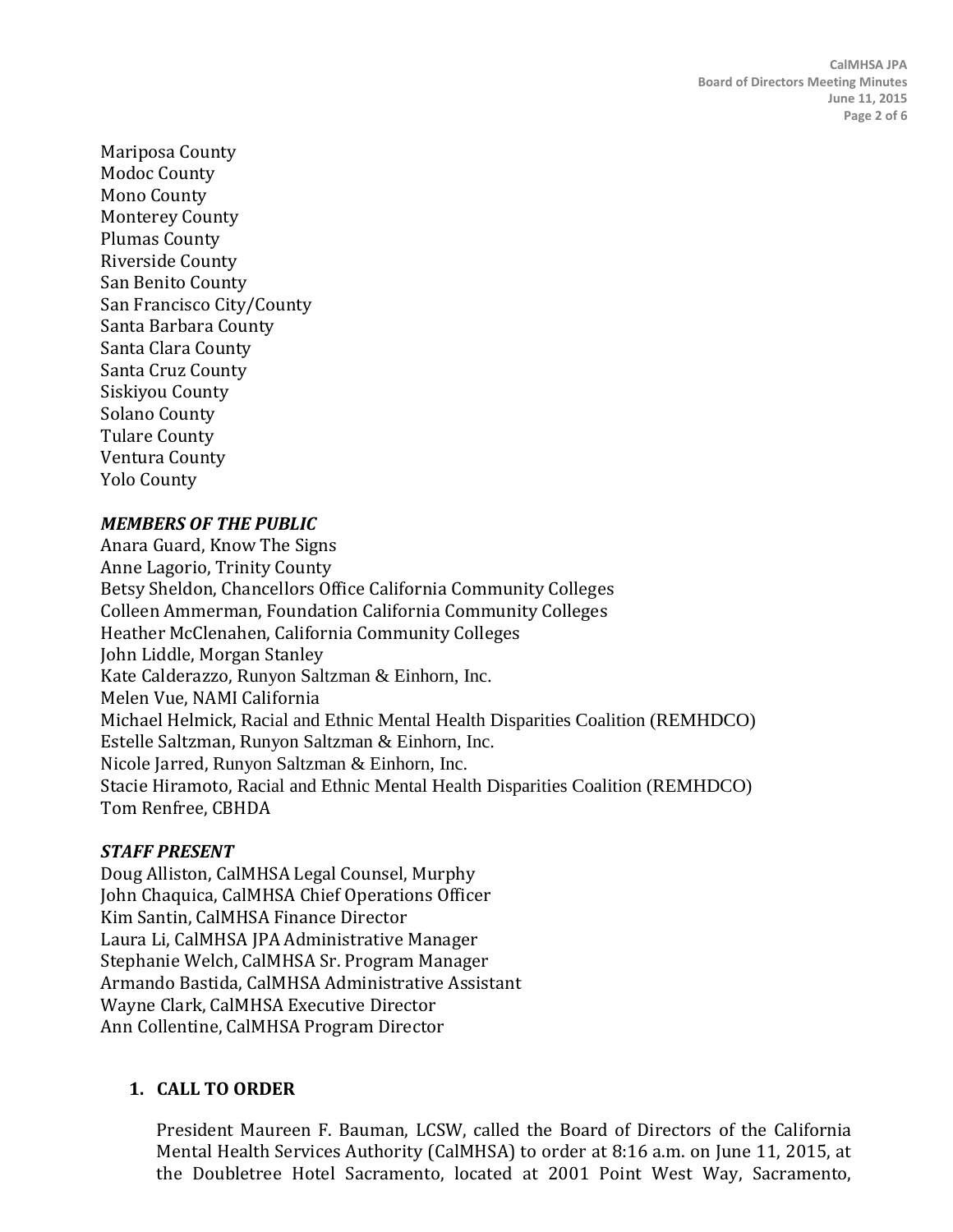California. President Bauman welcomed those in attendance as well as those listening in on the phone.

President Bauman asked Laura Li, CalMHSA JPA Administrative Manager, to call roll in order to confirm a quorum of the Board.

# **2. ROLL CALL AND INTRODUCTIONS**

Ms. Li called roll and informed President Bauman a quorum had been reached.

## **3. INSTRUCTIONS FOR PUBLIC COMMENT AND STAKEHOLDER INPUT**

Doug Alliston, CalMHSA Legal Counsel, Murphy, reviewed the instructions for public comment, and noted items not on the agenda would be reserved for public comment at the end of the agenda.

## **4. CONSENT CALENDAR**

President Bauman acknowledged the consent calendar and asked for comment from Board members. Hearing none, President Bauman entertained a motion to approve the consent calendar.

| Action:        | The Board approved the Consent Calendar. |
|----------------|------------------------------------------|
| <b>Motion:</b> | San Luis Obispo County - Anne Robin      |
| Second:        | <b>Butte County - Dorian Kittrell</b>    |

### **Motion passed unanimously.**

Public comment was heard from the following individual(s): *None*

## **5. ADMINISTRATIVE MATTERS**

A. CalMHSA New Membership Application – Plumas County

President Bauman asked the Board for the approval of Plumas County to join CalMHSA as a new member.

*Action: The Board approved the new CalMHSA Membership for Plumas County.*

| <b>Motion:</b> | <b>Mendocino County - Tom Pinizzotto</b> |
|----------------|------------------------------------------|
| Second:        | Alameda County - Manuel Jimenez          |

### **Motion passed unanimously.**

Public comment was heard from the following individual(s): *None*

B. Executive Committee / Finance Committee Election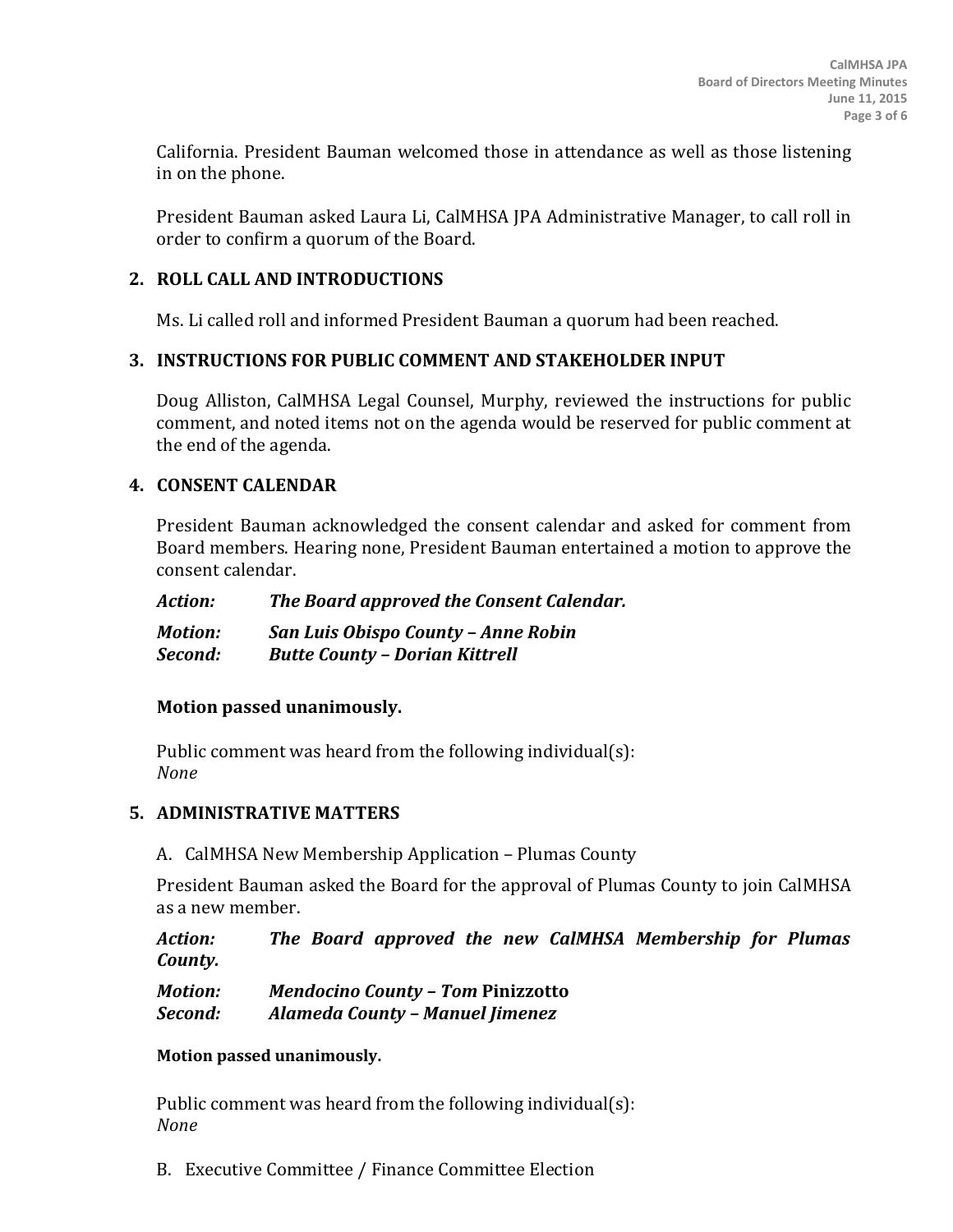President Bauman introduced the slate for officers and Executive Committee, and requested a motion to approve the slate as presented.

*Action: The Board Approved the recommended slate of officers as presented for the Executive Committee members representing the five CMHDA regions, and Finance Committee Members.*

*Motion: Orange County – Mary Hale Second: Butte County – Dorian Kittrell*

**Motion passed unanimously.**

Public comment was heard from the following individual(s): *None*

## **6. FINANCIAL MATTERS**

A. Report from the CalMHSA Finance Committee

Dawan Utecht, Treasurer, Fresno County gave an overview of the Finance Committee Meeting on May 11, 2015.

B. CalMHSA Annual Revenue and Expenditure Report

Wayne Clark, CalMHSA Executive Director, and Kim Santin, CalMHSA Finance Director, presented the Annual Revenue and Expenditure Report and provided members the opportunity to ask questions. President Bauman asked for a motion to approve the budget as presented.

*Action: The Board approved the CalMHSA Annual Revenue and Expenditure Report – Proposed Budget, June 30, 2016.*

*Motion: Orange County – Mary Hale Second: Sacramento County – Jane Ann LeBlanc*

### **Motion passed unanimously.**

Public comment was heard from the following individual(s): *None*

C. Report from CalMHSA Executive Director regarding CBHDA recommendations for continued County assistance for Statewide PEI, and action thereon if deemed appropriate

Wayne Clark, Executive Director gave an overview of the discussion with CBHDA on receiving funds from Local Annual Adjustments.

# **7. PROGRAM MATTERS**

A. Statewide PEI Phase II, Program One Proposal Recommendations

Dr. William Arroyo, Los Angeles County, provided a detailed review of the RFP process, to include the selection process and rationale for selections made. Dr. Arroyo referred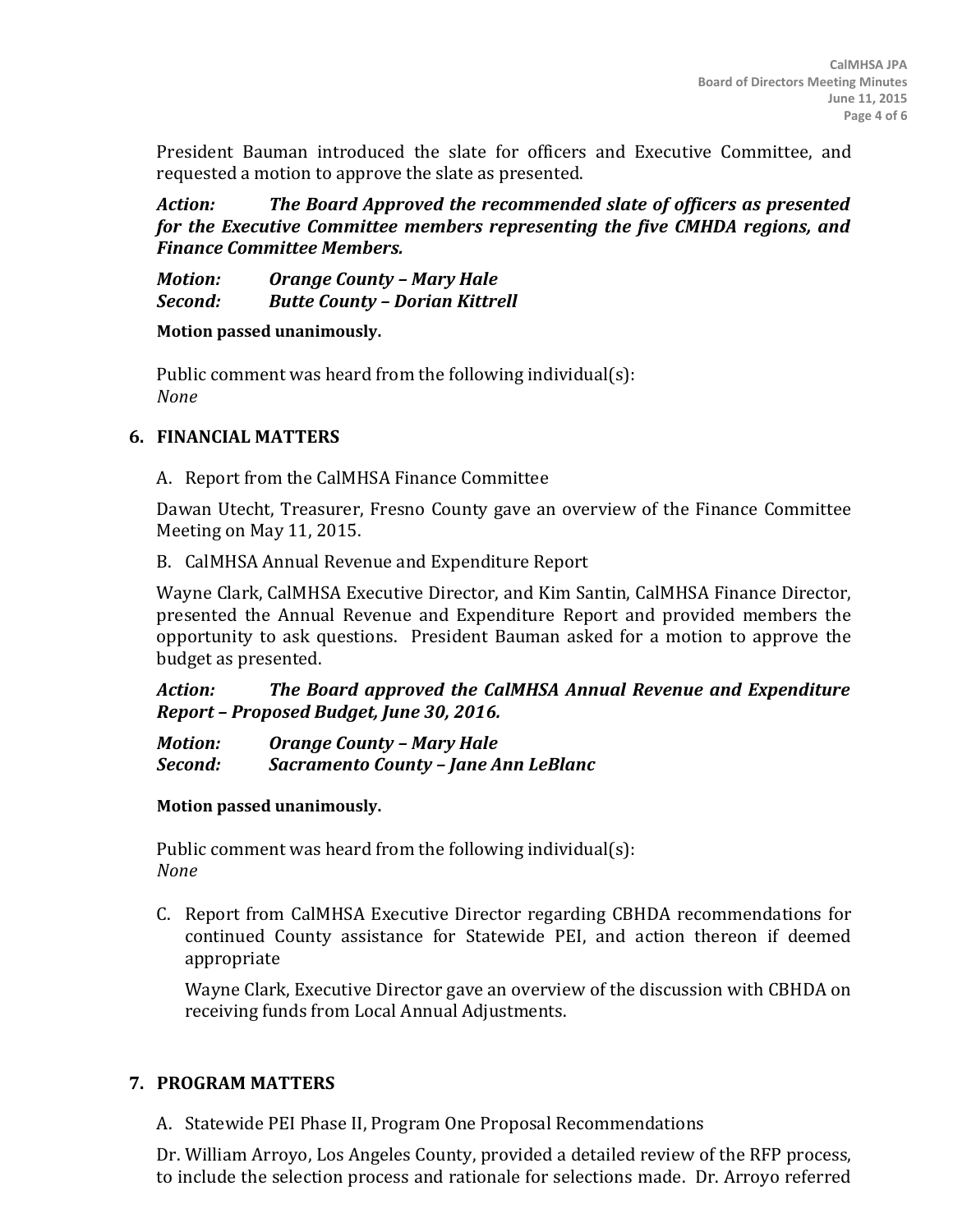to page 102 for a comprehensive report. President Bauman asked for a motion to approve as presented.

*Action: The Board approved the contract awards recommended by the Sustainability Taskforce for Program One: Reaching California's Diverse Communities to Achieve Mental Health and Wellness for a maximum of \$4.2 million per year for FY 15/16 and 16/17 as follows:*

- *• Runyon, Saltzman and Einhorn (RSE) – \$3 million*
- *• Foundation for California Community Colleges – \$700,000*
- *• Active Minds – \$300,000*
- *• NAMI-CA – \$200,000*

*The Board approved to delegate authority to the Taskforce to direct staff on allocating up to \$2 million in additional funds to Program One contractors if funds become available.* 

*The Board approved the recommendation by the Sustainability Taskforce to have staff negotiate extensions of 4 existing contracts for up to \$400,000 for 2 years to accomplish the objectives set forth in Program Two: Creating Healthier Organizations and Communities through Policy Change.*

*The Board has authorized the Executive Director to execute contract with selected contractors consistent with the foregoing approvals.*

*Motion: San Luis Obispo County – Anne Robin Second: Mendocino County – Tom Pinizzotto*

#### **Motion passed unanimously.**

Public comment was heard from the following individual(s): *Betsy Sheldon and Colleen Ammerman from Foundation for California Community Colleges. Anara Guard from Know The Signs Melen Vue, NAMI California*

#### **8. GENERAL DISCUSSION**

A. Report from CalMHSA Executive Director

Wayne Clark, Executive Director discussed making an effort to moving Board meetings to mornings, as many indicated that they liked the schedule. CalMHSA will work with CBHDA and Small Counties.

B. Report from CalMHSA President

This item was not discussed.

#### **9. PUBLIC COMMENTS**

President Bauman invited members of the public to make comments on non-agenda items.